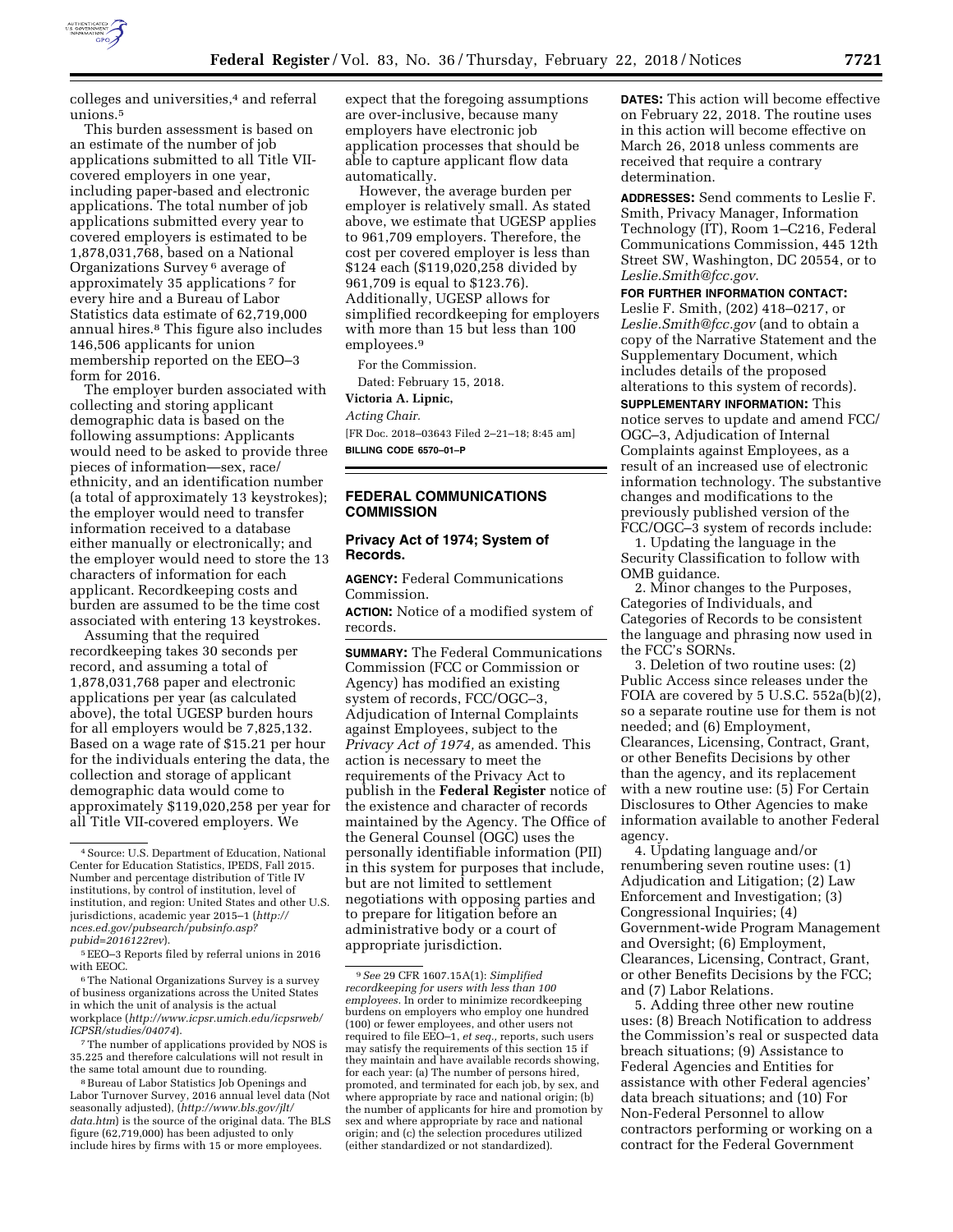access to information. Routine Uses (8) and (9) are required by OMB Memorandum m–17–12.

The system of records is also updated to reflect various administrative changes related to the system managers and system addresses; policy and practices for storage, retrieval, and retention and disposal of the records; administrative, technical, and physical safeguards; and updated notification, records access, and contesting records procedures.

## **System Name and Number**

FCC/OGC–3, Adjudication of Internal Complaints against Employees.

### **SECURITY CLASSIFICATION:**

No information in this system is classified.

#### **SYSTEM LOCATION:**

Office of General Counsel (OGC), Federal Communications Commission (FCC), 445 12th Street SW, Washington, DC 20554.

### **SYSTEM MANAGER(S) AND ADDRESS:**

Office of General Counsel (OGC), Federal Communications Commission (FCC), 445 12th Street SW, Washington, DC 20554.

# **AUTHORITY FOR MAINTENANCE OF THE SYSTEM:**  5 U.S.C. 301.

### **PURPOSE(S) OF THE SYSTEM:**

Staff attorneys in the Office of General Counsel (OGC) use these records for purposes including, but not limited to settlement negotiations with opposing parties and to prepare for litigation before an administrative body or a court of appropriate jurisdiction.

## **CATEGORIES OF INDIVIDUALS COVERED BY THE SYSTEM:**

Any FCC employee who files or is the subject of a complaint investigation involving internal personnel actions or activities, which include but are not limited to discrimination, grievance, political activity, separation, or adverse action.

## **CATEGORIES OF RECORDS IN THE SYSTEM:**

Information in this system of records involves internal personnel disputes that have reached the litigation stage, and may include but are not limited to correspondence, memoranda, transcripts of hearings, briefs, pleadings, investigative reports, and decisions of hearing examiners and Commissioners.

#### **RECORD SOURCE CATEGORIES:**

The sources for the information in this system of records include but are not limited to:

(a) Individuals filing such claims; the individuals who are the subjects of such claims;

(b) Attorneys or representatives of the claimants and the subjects of the claims;

(c) Communication between FCC organizational units; and

(d) Investigative materials and related documentation and decisions involved in but not limited to appeals, amendments, and litigation concerning such claims.

### **ROUTINE USES OF RECORDS MAINTAINED IN THE SYSTEM, INCLUDING CATEGORIES OF USERS AND THE PURPOSES OF SUCH USES:**

In addition to those disclosures generally permitted under 5 U.S.C. 552a(b) of the Privacy Act, all or a portion of the records or information contained in this system may be disclosed to authorized entities, as is determined to be relevant and necessary, outside the FCC as a routine use pursuant to 5 U.S.C. 552a(b)(3) as follows. In each of these cases, the FCC will determine whether disclosure of the records is compatible with the purpose(s) for which the records were collected:

1. Adjudication and Litigation—To disclose information to the Department of Justice (DOJ), or other administrative body before which the FCC is authorized to appear, when: (a) The FCC or any component thereof; (b) any employee of the FCC in his or her official capacity; (c) any employee of the FCC in his or her individual capacity where DOJ or the FCC has agreed to represent the employee; or (d) the United States is a party to litigation or has an interest in such litigation, and the use of such records by DOJ or the FCC is deemed by the FCC to be relevant and necessary to the litigation.

2. Law Enforcement and Investigation—To disclose pertinent information to the appropriate Federal, State, or local agency responsible for investigating, prosecuting, enforcing, or implementing a statute, rule, regulation, or order, where the FCC becomes aware of an indication of a violation or potential violation of civil or criminal law or regulation.

3. Congressional Inquiries—To provide information to a congressional office from the record of an individual in response to an inquiry from that congressional office made at the request of that individual.

4. Government-wide Program Management and Oversight—To disclose information to the National Archives and Records Administration (NARA) for use in its records management inspections; to the Government Accountability Office

(GAO) for oversight purposes; to the Department of Justice (DOJ) to obtain that department's advice regarding disclosure obligations under the Freedom of Information Act (FOIA); or to the Office of Management and Budget (OMB) to obtain that office's advice regarding obligations under the Privacy Act.

5. For Certain Disclosures to Other Federal Agencies—To disclose information to a Federal agency, in response to its request in connection with the hiring or retention of an employee, the issuance of a security clearance, the conducting of a suitability or security investigation of an individual, the classifying of jobs, the letting of a contract, or the issuance of a license, grant, or other benefit by the requesting agency, to the extent that the information is relevant and necessary to the requesting agency's decision on the matter.

6. Employment, Clearances, Licensing, Contract, Grant, or other Benefits Decisions by the Agency—To disclose information to a Federal, State, local, foreign, tribal, or other public agency or authority maintaining civil, criminal, or other relevant enforcement records, or other pertinent records, or to another public authority or professional organization, if necessary to obtain information relevant to an investigation concerning the hiring or retention of an employee or other personnel action, the issuance or retention of a security clearance, the classifying of jobs, the letting of a contract, or the issuance or retention of a license, grant, or other benefit by the Commission, to the extent that the information is relevant and necessary to the requesting agency's decisions on the matter.

7. Labor Relations—To disclose information to officials of labor organizations recognized under 5 U.S.C. Chapter 71 upon receipt of a formal request and in accord with the conditions of 5 U.S.C. 7114 when relevant and necessary to their duties of exclusive representation concerning personnel policies, practices, and matters affecting working conditions.

8. Breach Notification—To appropriate agencies, entities, and persons when: (a) The Commission suspects or has confirmed that there has been a breach of the system of records; (b) the Commission has determined that as a result of the suspected or confirmed breach there is a risk of harm to individuals, the Commission (including its information systems, programs, and operations), the Federal Government, or national security; and (c) the disclosure made to such agencies, entities, and persons is reasonably necessary to assist